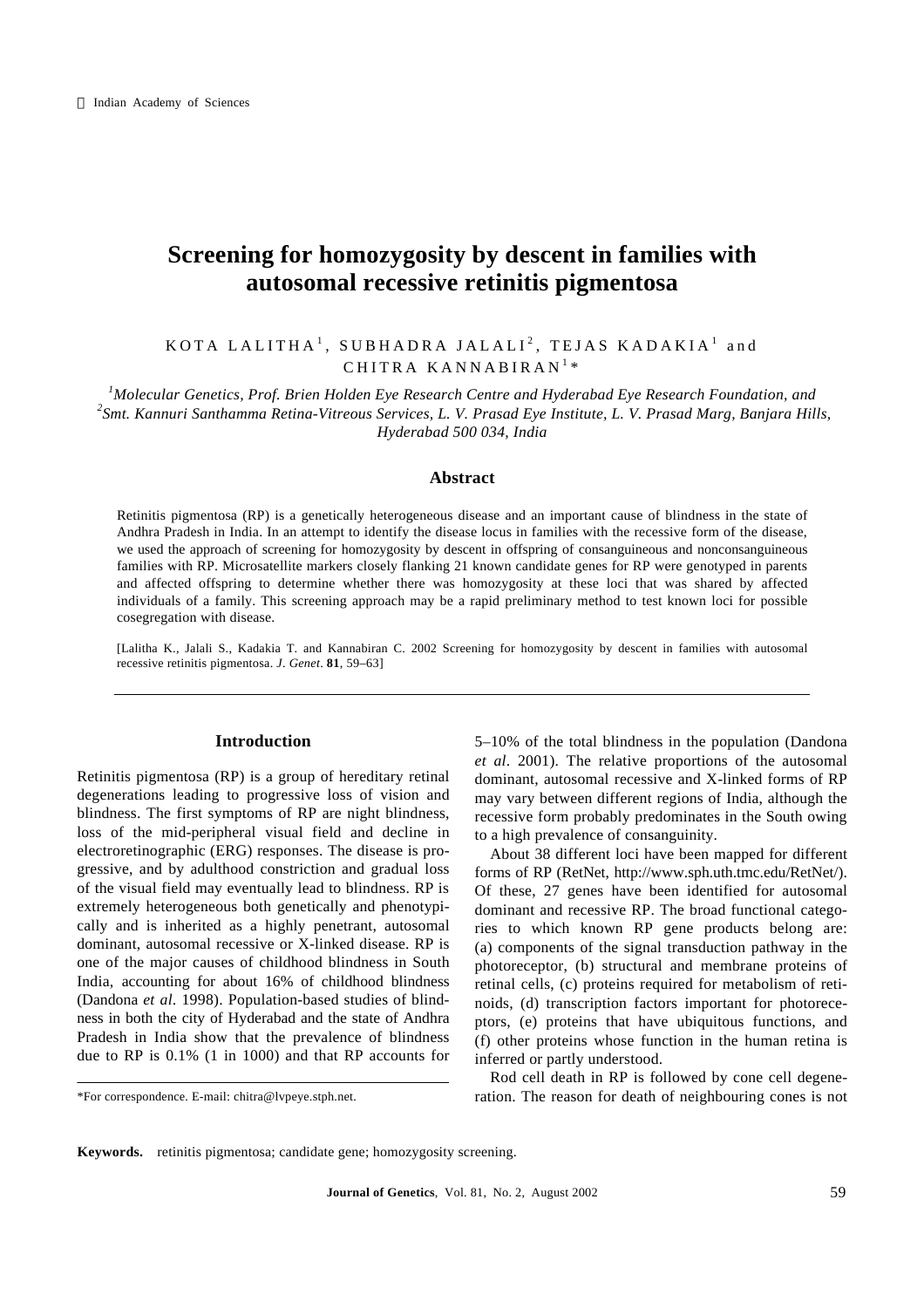understood, although it is consistently observed in all types of RP. There are many hypotheses for this phenomenon, including release of toxic byproducts from the dying rods (Bird 1992), and loss of trophic factors normally derived from the rods (Huang *et al*. 1993; Steinberg 1994).

There have been few studies on the molecular-genetic basis of RP in the Indian population (Kumaramanickavel *et al*. 1994; Gu *et al*. 1997; Maw *et al*. 1997; Finckh *et al*. 1998). The types of mutations that occur, as well as their frequencies, could vary between populations. Knowledge of the precise genetic defect is potentially useful in genetic counselling, in developing new therapeutic approaches, and in applying specific therapies that may become available to a subset of patients with a specific type of defect.

We undertook to study autosomal recessive RP (arRP) to identify genes causing the disease. Since a high proportion of recessive RP in South India occurs in offspring of consanguineous marriages, we screened candidate gene loci for homozygosity by descent in affected individuals. The principle of this approach (Lander and Botstein 1987; Sheffield *et al*. 1995) is as follows: In an offspring of a consanguineous marriage, a region of several centimorgans (cM) surrounding the disease gene is homozygous by descent since it is derived from a common ancestor. Regions that are unlinked to the disease gene are also homozygous on a random basis and the proportion of the genome showing such homozygosity varies according to the coefficient of inbreeding (1/16 for offspring of a first-cousin marriage, 1/8 for offspring of an uncle–niece marriage, etc.). However, regions surrounding the disease gene are likely to be homozygous with a probability of almost 1 whereas a random unlinked locus is likely to be homozygous with a probability of 1/16, 1/8, etc. We therefore reasoned that if regions linked to known RP genes are homozygous in affected members of a family, there is a possibility that the said locus is segregating with the disease. Screening of the gene in question can then be undertaken to determine whether it is indeed the cause of disease. On the other hand, if no homozygosity is observed consistently in affecteds of a family in regions linked to a known candidate gene, that locus can be excluded from consideration as segregating with disease. There are caveats to these interpretations since both false positives (due to random homozygosity) and false negatives (due to recombination) can occur although they would be relatively infrequent.

Essentially, microsatellite markers that are within 5– 10 cM around known RP candidate genes were selected and were genotyped in parents and affected offspring. We looked for homozygosity in one affected offspring compared to parents initially, and, if present, other affected offspring in the family were tested for homozygosity of the same alleles as those detected in the proband (first affected offspring). Since there are a large number of genes identified for different forms of RP, we considered

that this approach would provide a relatively rapid preliminary screen for excluding known candidate RP loci. At least two markers were selected for each candidate gene locus. We report the results of this screening.

# **Patients and methods**

*Recruitment of patients and sample collection***:** Families with multiple affected members with RP were identified from the L. V. Prasad Eye Institute's clinical records and contacted for this study. After obtaining informed consent, all subjects, both affected and unaffected, were evaluated clinically by a single observer (S. J.). All subjects underwent a comprehensive ophthalmic examination including fundus examination after dilatation using indirect ophthalmoscopy, electroretinography (LKC UTAS 2000), and, wherever possible, fundus photography and visual field testing (Humphrey field analyser, 30–2 and 60–2 programs). Family histories and pedigree data were recorded, and peripheral blood samples collected. All families fulfilled the criteria of the diagnosis of arRP. The study protocol was approved by the Institutional Review board.

*DNA isolation and genotyping***:** Genomic DNA was isolated from peripheral blood leukocytes by standard procedures. Sequences of primers for amplifying each of the microsatellite markers were obtained from the Genome Database website (http//gdbwww.gdb.org). Markers were selected for each region based on proximity to the candidate gene (10 cM or less) and on a heterozygosity of 0.7 or greater. Genomic DNA was amplified by the polymerase chain reaction (PCR) using [*a*-<sup>32</sup>P]dATP (Board of Radiation and Isotope Technology, Hyderabad; specific activity 4000 Ci/mmol). PCR amplifications were done using 0.2 mM dNTPs and 1  $\mu$ Ci  $[a^{-32}P]$ dATP, varying concentrations of magnesium chloride ranging from 1.5 mM to 5.0 mM to obtain optimal amplification, and 1 unit of *Taq* polymerase (MBI Fermentas, Vilnius, Lithuania).

Samples were mixed with equal volume of formamide, denatured at 95°C for 5 min, and loaded and run on 6% polyacrylamide gels with 7 M urea. Gels were dried and autoradiographed, and alleles were scored visually.

#### **Results**

Ten families segregating for arRP were screened, of which seven were consanguineous and three nonconsanguineous. All families except one had two or three affected offspring (see table 1). A total of 41 markers flanking 21 candidate genes were tested. The genes are listed in table 2 with a brief description of their function. All genes selected for screening were either known to have mutations that give rise to one or more types of retinal dystrophies including autosomal dominant and recessive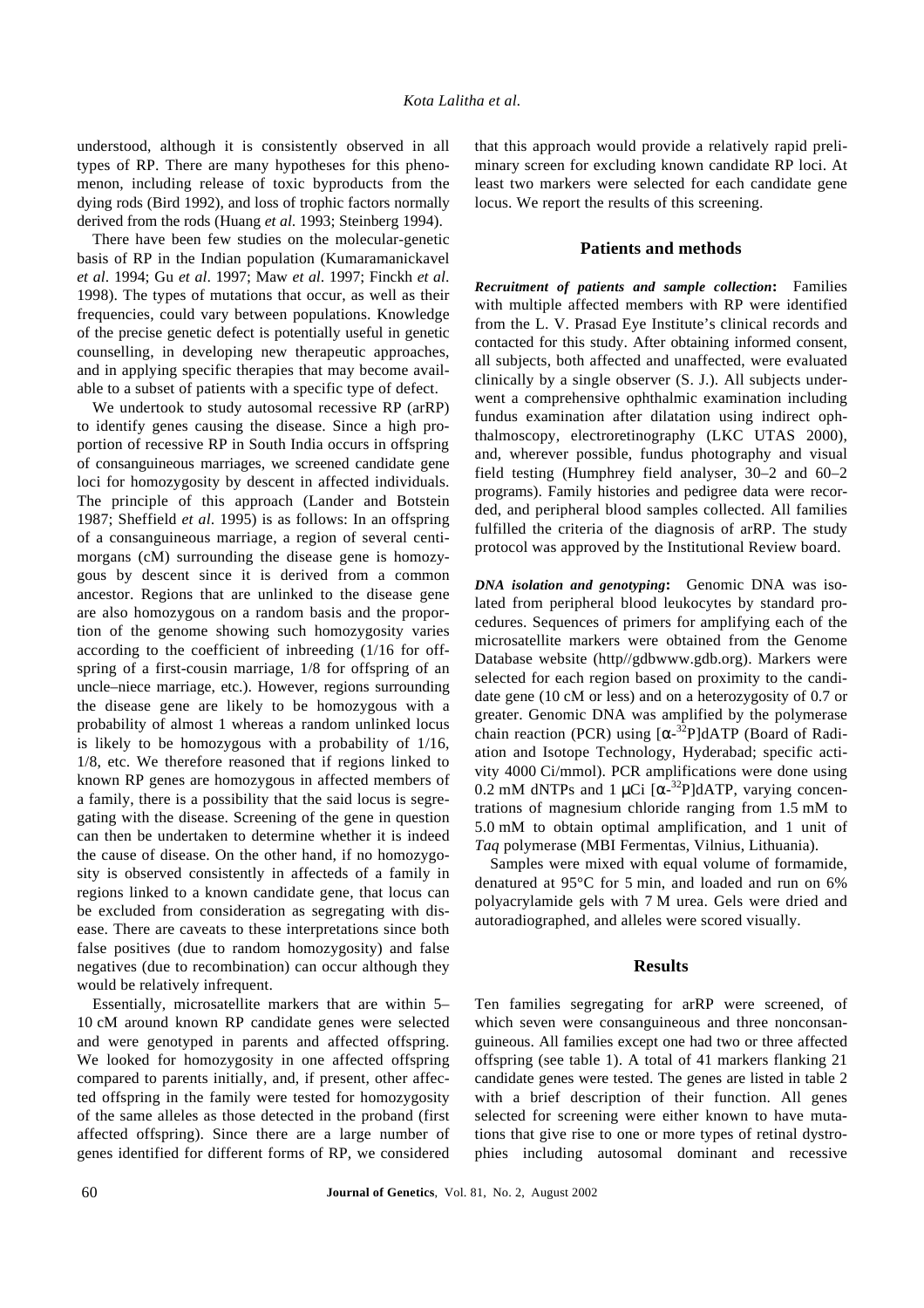retinitis pigmentosa and cone dystrophies, or are important for photoreceptor function. Markers that were selected for this study had high heterozygosity values, although the available data do not apply to the Indian population. However, all markers tested were actually polymorphic in the patient population studied, with the *minimum* number of alleles ranging from four to 12. We conclude that the number of alleles found in this study is

**Table 1.** Numbers of affected and unaffected offspring from the arRP families screened.

| Family       |   | No. affected No. unaffected |
|--------------|---|-----------------------------|
| RP101        |   | 1                           |
| RP102        | 3 | $\theta$                    |
| RP105        | 3 | 0                           |
| RP106        | 2 | $\overline{c}$              |
| <b>RP107</b> | 3 | 1                           |
| <b>RP108</b> | 4 | 0                           |
| RP109        | 3 | 1                           |
| <b>RP110</b> | 2 | 1                           |
| RP111        | 2 | 0                           |
| RP112        | 3 |                             |
|              |   |                             |

the minimum number since the sample size was small and there may be more alleles which can be detected from an adequate sample size. An initial screen was conducted with DNA from parents and one affected offspring. There were 10 sets of genotypes (one set for each family) per marker. Seven markers did not give clearly interpretable results and were not taken into account. For the remaining 34 markers, 340 sets of genotypes were generated; 29 of these were not informative owing to homozygosity in either or both parents (data not shown). These were considered noninformative since it is not possible to conclude whether the locus is segregating with disease or not. In the initial screen, homozygosity in affected offspring was found in 27 cases (table 3; probands from all 10 families were homozygous at one or more of 16 marker loci). The remaining markers showed heterozygosity in the probands and these loci were tentatively excluded from consideration as segregating with disease. All 27 cases of homozygosity in the proband were genotyped in the remaining affected offspring.

As shown in table 3, five homozygous genotypes found in the probands were also found in other affected siblings (two or more) of the family (indicated by arrows). These cases are from three families showing possible

**Table 2.** Candidate gene loci screened for involvement in arRP.

|    | Gene                                               | Description                                                                                  |
|----|----------------------------------------------------|----------------------------------------------------------------------------------------------|
| -1 | ATP-binding cassette (retinal) (ABCR, ABCA4)       | Member of ABC-transporter superfamily. Present in rod outer seg-<br>ments and cone cells     |
| 2  | Arrestin (ARR)                                     | Functions in phototransduction by deactivation of rhodopsin                                  |
| 3  | Cellular retinaldehyde-binding protein (CRALBP)    | Binds 11-cis-retinal in retinal pigment epithelium (RPE)                                     |
| 4  | Cellular retinoid-binding protein (CRBP-1)         | Binds all- <i>trans</i> -retinol in the RPE                                                  |
| 5  | Cone-rod homeobox (CRX)                            | Transcription factor essential for photoreceptor development                                 |
| 6  | Guanylate cyclase activator 1A (GUCAIA)            | Activates guanylate cyclase and mediates recovery of rod cells<br>after light-induced bleach |
| 7  | Interphotoreceptor retinoid-binding protein (IRBP) | Present in interphotoreceptor matrix, transports retinoids from the<br>rods to RPE           |
| 8  | Myosin 7A (MYO7A)                                  | Unconventional myosin present in photoreceptors and hair cells of<br>the inner ear           |
| 9  | Neural retina leucine zipper (NRL)                 | Photoreceptor-specific transcription factor                                                  |
| 10 | Phosphodiesterase 6 subunit alpha (PDE6A)          | Present in rod outer segment, hydrolyses cGMP in phototransduc-<br>tion cascade              |
| 11 | Phosphodiesterase 6 subunit beta (PDE6B)           | Subunit beta of phosphodiesterase (see above)                                                |
| 12 | Phosphodiesterase 6 subunit gamma (PDE6G)          | Inhibitory subunit of phosphodiesterase                                                      |
| 13 | Retinal degeneration slow/peripherin (RDS)         | Structural role in rod outer segment disks and cone lamelli                                  |
| 14 | Retinal guanylate cyclase (RETGC)                  | Synthesizes and restores cGMP levels during phototransduction in<br>rods                     |
| 15 | Rhodopsin $(RHO)$                                  | Present in rod outer segment membrane, initiates phototransduction                           |
| 16 | Rod outer segment membrane protein 1 (ROM1)        | Structural role, forms heterodimers with RDS                                                 |
| 17 | RPE65, retinal pigment epithelial protein (RPE65)  | Functions in isomerization of vitamin A in RPE                                               |
| 18 | Transducin                                         | Activates cGMP phosphodiesterase in response to light                                        |
| 19 | Tubby-like protein 1 (TULP1)                       | Retina-specific, may function in rhodopsin transport                                         |
| 20 | Rhodopsin kinase (RHOK)                            | Phosphorylates rhodopsin and inactivates it                                                  |
| 21 | Cyclic nucleotide gated channel (CNGC)             | Mediates influx of $Ca^{2+}$ in response to cGMP                                             |
|    |                                                    |                                                                                              |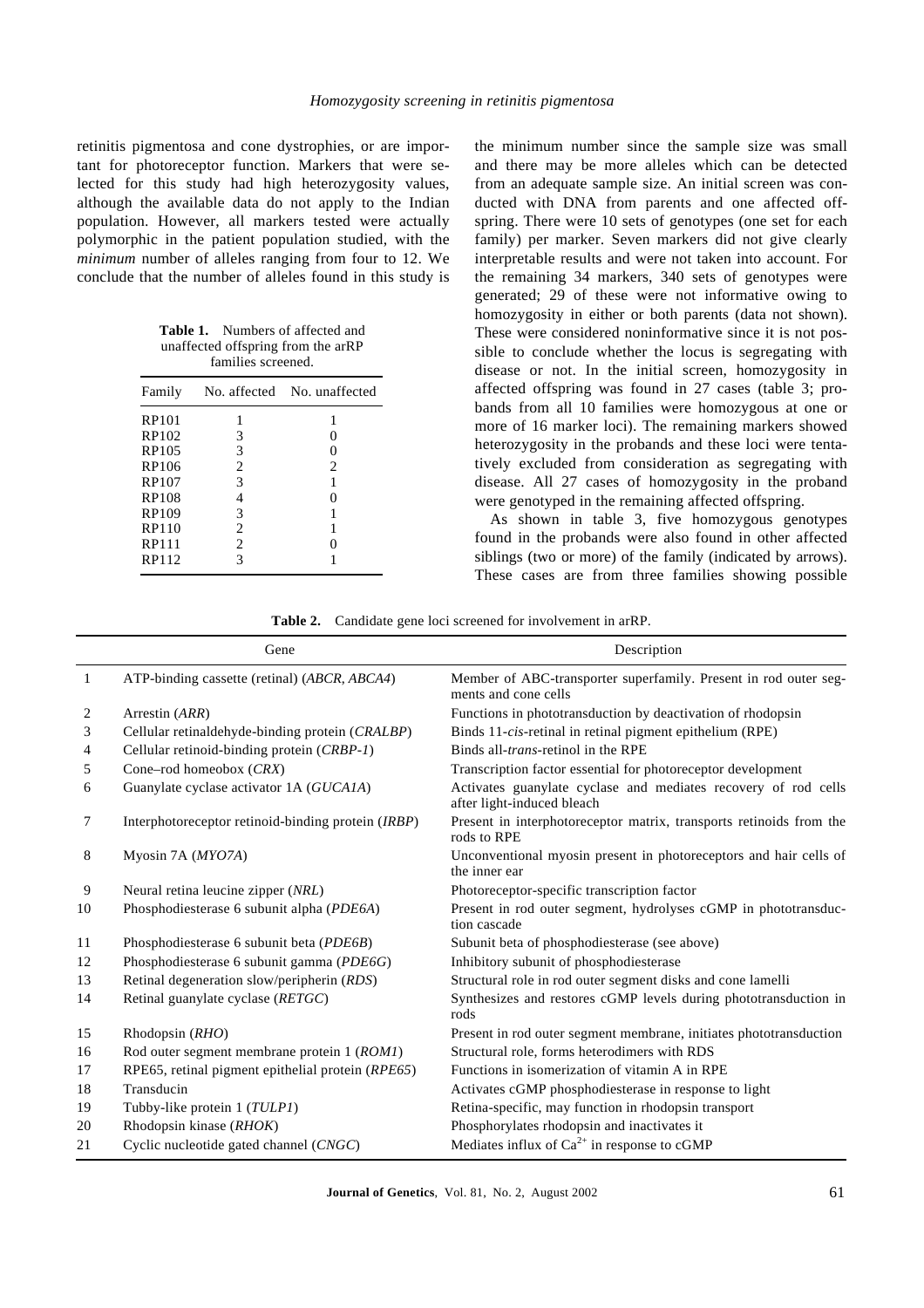|                | Microsatellite<br>marker        | Candidate<br>gene | Pedigree     | Affected<br>#1 | Affected<br>#2 | Affected<br>#3 |              |
|----------------|---------------------------------|-------------------|--------------|----------------|----------------|----------------|--------------|
| 1              | D1S406                          | ABCR              | RP106        | 5,5            | 2,4            |                |              |
| $\overline{c}$ | D1S406                          | <b>ABCR</b>       | RP109        | 4,4            | 4,4            | 4,4            | $\leftarrow$ |
| 3              | D1S406                          | ABCR              | RP111        | 2,2            | 2,2            |                | $\leftarrow$ |
| 4              | D1S497                          | <b>ABCR</b>       | <b>RP107</b> | 3,3            | 3,6            | 3,3            |              |
| 5              | D1S497                          | <b>ABCR</b>       | <b>RP111</b> | 3,3            | 3,3            |                | $\leftarrow$ |
| 6              | D1S219                          | RPE65             | <b>RP101</b> | 4,4            | NA             |                |              |
| $\overline{7}$ | D1S219                          | RPE65             | RP110        | 5,5            | ND             |                |              |
| 8              | D2S206                          | <b>ARR</b>        | <b>RP106</b> | 3,3            | 3,5            |                |              |
| 9              | D2S331                          | <b>ARR</b>        | RP105        | 4,4            | 4,9            | 4,9            |              |
| 10             | D3S1292                         | <b>CRBP1</b>      | <b>RP107</b> | 4,4            | 4,4            | 1,4            |              |
| 11             | D3S1290                         | <b>RHO</b>        | RP102        | 2,2            | 2,4            |                |              |
| 12             | D4S3038                         | <b>PDE6B</b>      | <b>RP106</b> | 7,7            | 9,10           |                |              |
| 13             | D4S3038                         | PDE6B             | <b>RP109</b> | 1,1            | 7,8            | 1,7            |              |
| 14             | D5S436                          | PDE6A             | <b>RP107</b> | 3,3            | 3,3            | 6,7            |              |
| 15             | D5S436                          | PDE6A             | RP109        | 3,3            | 3,6            | 3,4            |              |
| 16             | D6S1582                         | <b>RDS</b>        | <b>RP108</b> | 3,3            | 4,6            | 4,6            |              |
| 17             | D6S1582                         | <b>RDS</b>        | <b>RP109</b> | 6,6            | 3,4            | 6,6            |              |
| 18             | D6S1616                         | <b>GUCA1A</b>     | RP107        | 3,3            | 3,3            | 3,3            | $\leftarrow$ |
| 19             | D6S1616                         | <b>GUCA1A</b>     | <b>RP101</b> | 4,4            | <b>NA</b>      |                |              |
| 20             | D6S1616                         | <b>GUCA1A</b>     | RP109        | 1,1            | 1,4            | 1,1            |              |
| 21             | D11S4172                        | MYO7A             | <b>RP110</b> | 2,2            | 4,4            |                |              |
| 22             | D13S1315                        | <b>RHOK</b>       | RP109        | 4,4            | ND             |                |              |
| 23             | D15S1046                        | <b>CRALBP</b>     | RP106        | 1,1            | 1,4            |                |              |
| 24             | D15S1046                        | <b>CRALBP</b>     | RP111        | 1,1            | 1,1            |                | $\leftarrow$ |
| 25             | D17S928                         | <b>PDE6G</b>      | RP112        | 1,1            | 1,2            | 1,3            |              |
| 26             | C <sub>19</sub> S <sub>17</sub> | <b>CRX</b>        | RP110        | 2,2            | 2,4            |                |              |
| 27             | C <sub>19</sub> S <sub>17</sub> | <b>CRX</b>        | <b>RP107</b> | 4,4            | 1,4            | 4,4            |              |

Table 3. Screening for homozygosity in affected members of RP families.

Table shows the markers for which homozygosity was observed in the screen of probands versus parents. Also shown are the candidate gene flanked by the marker, the pedigree in which the results were observed, and the genotypes of affected offspring. Arrows point to the cases where homozygosity was consistent in all affected offspring. NA indicates not available and ND indicates not done.

| <b>Table 4.</b> Segregation with disease for |
|----------------------------------------------|
| markers showing homozygosity in              |
| two or more affected offspring.              |

| Pedigree                                  | Marker                                            | Segregating with<br>disease     |
|-------------------------------------------|---------------------------------------------------|---------------------------------|
| RP109<br>RP111<br>RP111<br>RP111<br>RP107 | D1S406<br>D1S406<br>D1S497<br>D15S1046<br>D6S1616 | Yes<br>Yes<br>Yes<br>Yes<br>Yes |

cosegregation with disease at four marker loci. Among them, pedigree RP111 has two affected offspring who are homozygous for two markers on chromosome 1 (D1S406, D1S497) that flank the same candidate gene locus, namely ABCR (table 4), which is associated with arRP as well as cone–rod dystrophy. Family RP109 showed homozygosity in three affecteds for one of the above markers (D1S406) but was uninformative for the second marker in this region. For the other two cases listed in table 4, i.e. homozygosity among affected individuals of RP111 and RP107 at loci D15S1046 and D6S1616 respectively, the remaining flanking markers for these two loci (data not shown) did not show any homozygosity that was related to disease.

#### **Discussion**

Retinitis pigmentosa shows an extreme degree of genetic heterogeneity, which renders identification of the disease genes very challenging. Apart from the large number of already known disease genes, many more loci remain to be identified, since the known loci do not account for a large proportion of RP cases (Inglehearn 1998). Mapping of a disease locus by genetic linkage analysis would require families of sufficient size to obtain significant evidence of linkage since pooling of small families will not be a feasible approach owing to the genetic heterogeneity. In case of recessively inherited disease present in association with consanguinity, it is possible in principle to map a disease locus with as few as three offspring (Farrall 1993), provided one has a suitable informative marker, although this may not be achieved in practice in